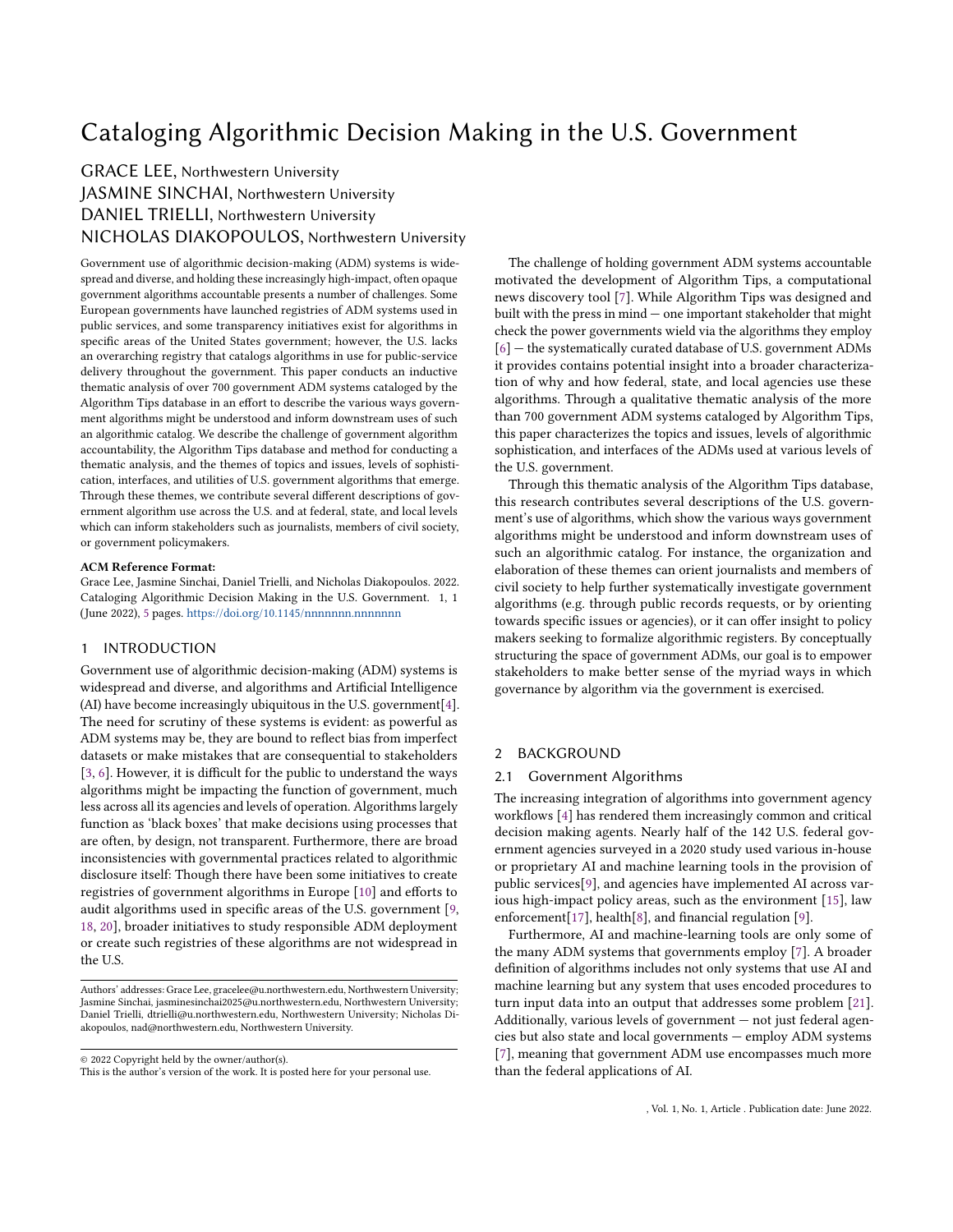Despite the increasing presence and impact of algorithms in various levels of government, algorithmic systems in public-service delivery can cause harm and lack transparency in their implementation [\[14\]](#page-4-13). Concerns about unfair outcomes, bias, and corruption resulting from the use of ADMs [\[16\]](#page-4-14) call for governments to open algorithmic systems to meaningful public scrutiny [\[13\]](#page-4-15), and more generally, for mechanisms that promote democratic values of freedom, equality, and transparency in order to hold government algorithms accountable[\[2\]](#page-4-16).

## 2.2 Cataloging and Assessing Government Algorithms

Initiatives to create open registries of government algorithms in Amsterdam and Helsinki [\[10\]](#page-4-4) represent steps toward a democratic standard of algorithmic transparency. Though the U.S. government has made efforts to audit algorithms used in specific areas [\[9,](#page-4-5) [18,](#page-4-6) [20\]](#page-4-7), broader initiatives to create registries of algorithms are not widespread. Even when New York City enacted a task force to assess its use of ADM systems [\[20\]](#page-4-7), the effort led to frustration about the ["inability to access information about algorithms used](https://venturebeat.com/2020/09/28/amsterdam-and-helsinki-launch-algorithm-registries-to-bring-transparency-to-public-deployments-of-ai/) [by city government agencies",](https://venturebeat.com/2020/09/28/amsterdam-and-helsinki-launch-algorithm-registries-to-bring-transparency-to-public-deployments-of-ai/) highlighting the need for improved efforts toward algorithmic transparency in the U.S.

## 2.3 Typologies of Algorithms

Various typologies highlight different ways in which ADM systems affect governance processes [\[12\]](#page-4-17). These frameworks may not describe forms of algorithmic regulation exclusively employed by state agencies (i.e. non-state organizations may use algorithms for their own purposes) [\[21\]](#page-4-12), but they suggest how government algorithms might be understood and cataloged. For example, algorithms can be considered by the degree of human participation in the governance process. Even the ADM systems used within the same government agency, policy area, or decision can involve different levels of oversight: human users may be informed by algorithms but ultimately making decisions, able to override automated decisions, or left out of the loop for autonomous systems to operate without human input[\[5\]](#page-4-18).

#### 3 METHODOLOGY

We next describe our data source and how we analyze it using a thematic analysis approach.

## 3.1 Data: The Algorithm Tips Database

The Algorithm Tips database is a resource that curates information about specific government algorithms. Algorithm Tips systematically and periodically monitors a wide range of public evidence from government websites for documents that may reveal applications of ADMs [\[7\]](#page-4-8). Through a series of automated evaluations, internal expert evaluations, and crowdsourced evaluations, Algorithm Tips augments online documents to produce potentially newsworthy journalistic leads. These leads are presented in an online interface available for the general public (see: [https://db.algorithmtips.org/db\)](https://db.algorithmtips.org/db), though it is designed to assist professional journalists who might transform leads into publishable news stories after additional reporting.

The database includes not only tools that leverage AI and machine learning, but also ADM systems that do not necessarily involve automated computation. Algorithm Tips defines algorithms as "a set of rules to which data can be input and from which a result – a score, a calculation, a decision – is obtained" [\[7\]](#page-4-8), which is in line with the broad definition of algorithms as encoded procedures that use input data to produce an output that addresses some problem [\[21\]](#page-4-12).

### 3.2 Method: Thematic Analysis

We reviewed the 716 entries from the Algorithm Tips database published between June 12, 2020, and December 18, 2021, and conducted an inductive thematic analysis [\[1\]](#page-4-19) of the data included in these entries, which included a textual summary, link to a source document, as well as metadata like the jurisdiction, source agency, and policy area of the ADM. Using a latent thematic approach, a systematic, bottom-up process of coding features in the data and constructing themes from these codes [\[11\]](#page-4-20), we identify, analyze, and report patterns across the dataset. We then interpreted what these codes, themes, and overall patterns reflect about the ADMs employed by the various federal, state, and local government agencies observed.

The first phase of the analysis involved a close reading of each database entry. Based on the information about each algorithm's data source, output, impact, users, technology, and respective policy area provided by each entry and linked document, we generated initial codes for interesting features of the data. More specifically, we systematically coded elements of the raw data that relate to the underlying question of why the U.S. government uses algorithms, how they are employed, and the ways in which their use differs among the various levels of government.

For example, while the Algorithm Tips database labels algorithms as one of [32 broad congressional policy areas,](https://www.congress.gov/help/field-values/policy-area) this information does not reflect, for instance, how a [cancer registry algorithm](https://db.algorithmtips.org/lead/110837) labeled under "Health" uses healthcare data to identify race or how a [utility](https://db.algorithmtips.org/lead/74322) [modeling tool](https://db.algorithmtips.org/lead/74322) for "Water Resources Development" addresses climate change risk. As a result, we coded each entry with additional relevant topics and issues in order to elaborate the topical landscape over which ADMs are deployed.

Similarly, while the Algorithm Tips database indicates that a given document discusses a government algorithm, these algorithms range in technical sophistication. We elaborated on this information in our coding process as this can have important implications for how stakeholders approach accountability (e.g. more sophisticated, blackboxed technical implementations may require different methods for accountability) [\[19\]](#page-4-21). Ultimately, we coded each entry as one of three levels: Level 1 for entries that indicated the presence of an algorithm without indicating implementation via software, automation, or machine learning; Level 2 for entries that indicated the presence and implementation of an algorithm as a software or automated process; and Level 3 for entries that indicated the presence and implementation of an algorithm as a machine learning model.

Throughout the process of coding individual entries, we considered how the patterns and connections that emerged between these codes might speak to larger themes. For example, the tiered framework we used to examine computational sophistication across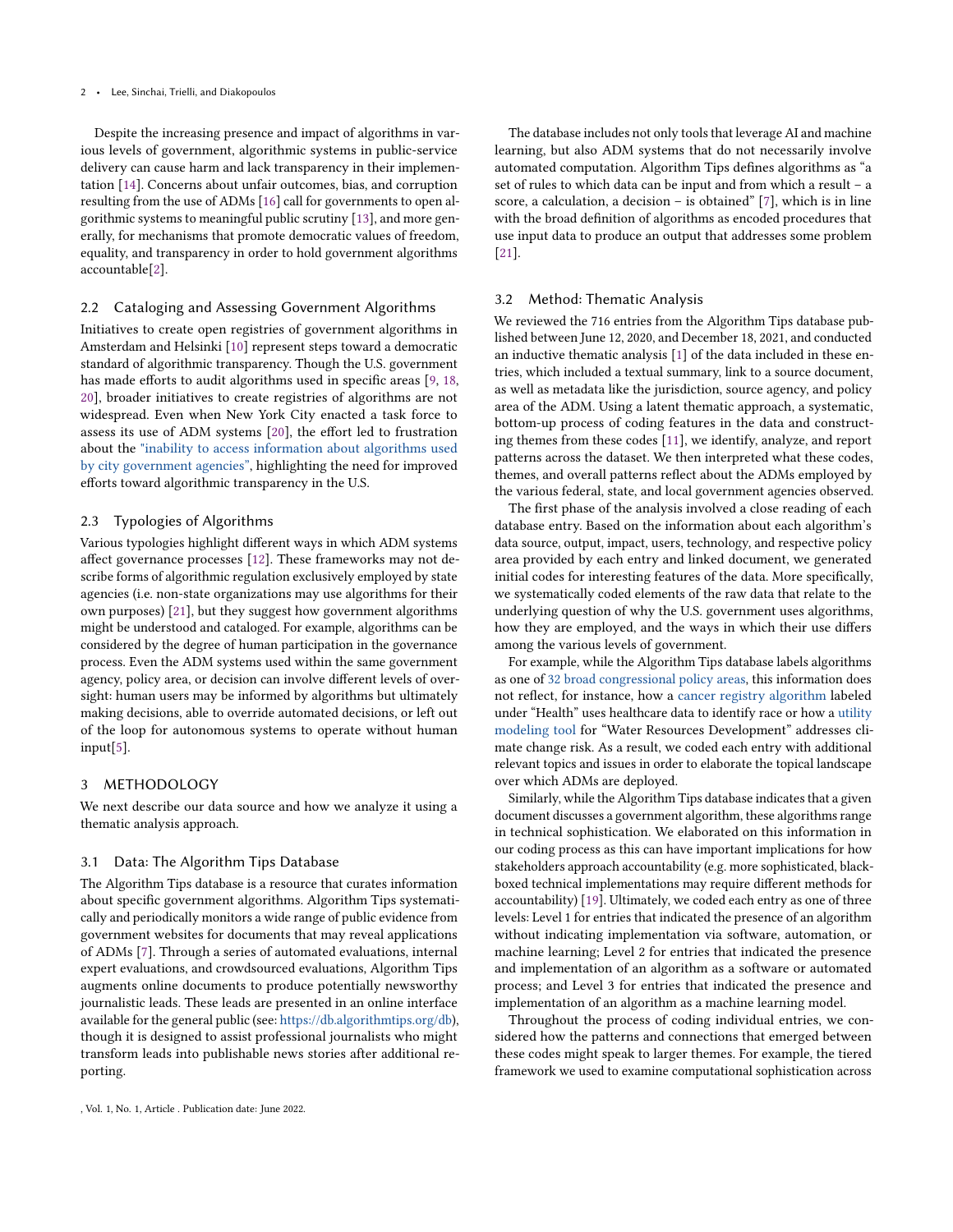the dataset began with codes like "PDF," "flowchart," "matrix," "table," "criteria," "formula," and "calculation." These codes eventually comprised Level 1. The codes "software," "Excel," "web-based," and "automated" eventually comprised Level 2, and the codes "machine learning," "artificial intelligence," "neural network," and "natural language processing," comprised Level 3 in this theme of algorithmic sophistication.

Furthermore, we also systematically coded the algorithm interface of entries after recognizing how codes — sometimes overlapping with the codes used to construct themes of algorithmic sophistication — relate to the question of what forms government algorithms take in their presentation and interactivity with users.

At the end of this process, we had 87 codes that we applied in a systematic fashion across the entire data set. These codes relate to themes across three dimensions: topics and issues, sophistication, and interface. These themes build on the information included in the Algorithm Tips database and relate to existing typologies of algorithms, such as considerations of human involvement.

#### 4 FINDINGS

#### 4.1 Topics and Issues

While the Algorithm Tips database labels each government algorithm as one of 32 broad congressional policy areas, conducting a thematic analysis of the database reveals themes of more general, more timely issues that cut across policy areas.

For example, the COVID-19 pandemic was a salient issue throughout the duration of the period of algorithms reviewed, and 111 of 716 database entries (15.5%) mentioned "COVID-19," "coronavirus," and/or "pandemic." These algorithms illustrate how federal, state, and local governments across the country used algorithms to aid in a myriad of policies related to the COVID-19 pandemic. The Centers for Disease Control and Prevention (CDC) published a number of algorithms to guide pandemic treatment and mitigation across the country, including [criteria to determine individuals at higher risk](https://db.algorithmtips.org/lead/28264) [of severe illness from COVID-19.](https://db.algorithmtips.org/lead/28264) States published tools to guide decisions in education, (such as [Washington's guidance for resum](https://db.algorithmtips.org/lead/68123)[ing in-person instruction](https://db.algorithmtips.org/lead/68123) and [Indiana's guidance for unvaccinated](https://db.algorithmtips.org/lead/107703) [individuals in K-12 settings\)](https://db.algorithmtips.org/lead/107703), and to inform the implementation of safety measures (such as [Colorado's certification program to support](https://db.algorithmtips.org/lead/66140) [businesses\)](https://db.algorithmtips.org/lead/66140). The Small Business Association created an [automated](https://db.algorithmtips.org/lead/28959) [program that allows lenders to simultaneously submit multiple loan](https://db.algorithmtips.org/lead/28959) [forgiveness requests,](https://db.algorithmtips.org/lead/28959) and the National Institute of Standards and Technology conducted [vendor tests for facial recognition algorithms'](https://db.algorithmtips.org/lead/105283) [accuracy with masks.](https://db.algorithmtips.org/lead/105283)

Thus, ADM systems across a variety of policy areas reflected government responses to the COVID-19 pandemic. 96 of 111 algorithms related to the issue of COVID-19 were labeled under the congressional policy area of Health, but the other 15 algorithms (13.5%) represented policies related to Families, Taxation Labor and Employment, Commerce, Emergency Management, Environment, Government Operations and Politics, Education, Economics and Public Finance, or Science, Technology, Communications.

Thematic analysis also illustrates the various ways the U.S. government uses algorithms to address the issue of natural disasters.

Algorithms that fall under this theme help various agencies analyze and respond to disasters. For example, the Federal Emergency Management Agency (FEMA) uses the [National Flood Insurance](https://db.algorithmtips.org/lead/26152) [Program Risk Rating 2.0](https://db.algorithmtips.org/lead/26152) to rate the flood risk of properties across the country, and a California county uses an [automated camera-based](https://db.algorithmtips.org/lead/86255) [monitoring system](https://db.algorithmtips.org/lead/86255) to monitor wildfires and alert emergency staff. The theme of natural disasters also includes ADMs that predict and model risks before they occur. For example, FEMA's [Hazus soft](https://db.algorithmtips.org/lead/79316)[ware](https://db.algorithmtips.org/lead/79316) generates risk assessments for earthquakes, floods, tsunamis, and hurricanes; the Department of Defense's [Climate Assessment](https://db.algorithmtips.org/lead/117193) [Tool](https://db.algorithmtips.org/lead/117193) assesses exposure to climate change for critical infrastructure; and Chicago's [Lakefront Flooding Vulnerability Index](https://db.algorithmtips.org/lead/27576) scores the vulnerability of flooding in buildings across the city. These algorithms relate to a variety of different natural disasters, showing how some topics that emerged in the process of thematic analysis were dimensions of others. Furthermore, some algorithms related to natural disasters also relate to climate change, another theme that emerged. A number of algorithms were created to assess potential impacts of climate change, including the aforementioned [Climate](https://db.algorithmtips.org/lead/117193) [Assessment Tool](https://db.algorithmtips.org/lead/117193) and the Environmental Protection Agency's [Cli](https://db.algorithmtips.org/lead/74322)[mate Resilience Evaluation and Awareness Tool,](https://db.algorithmtips.org/lead/74322) which evaluates various risks climate change poses to water utility systems. Other algorithms like NASA's [hurricane intensification prediction model](https://db.algorithmtips.org/lead/94389) and [20-Watersheds Interactive Tool](https://db.algorithmtips.org/lead/41364) support climate change research and policies in a less explicit way: while simulations of weather and water systems perhaps more clearly relate to themes of natural disasters and environmental protection, these tools were created to model potential, specific climate change impacts.

Other topics that emerged from this thematic analysis include cybersecurity, transportation and infrastructure, families and foster care, insurance, taxation, and terrorism. As seen within the theme of natural disasters and between themes of natural disasters and climate change, these topics relate and overlap in a variety of ways.

#### 4.2 Algorithmic Sophistication

Another dimension this thematic analysis explored is the sophistication among government algorithms. Overall, these results indicate that the government algorithms that are indexed by Algorithm Tips skew heavily towards the less-sophisticated Level 1, though there are a substantial number of Level 2, and a few Level 3 algorithms. Of the 716 database entries analyzed, 511 (71.4%) indicated the presence of an algorithm without indicating implementation via software, automation, or machine learning (Level 1). In other words, the vast majority of the algorithms indexed by Algorithm Tips are things like rule-based quantifications of various decisions or risk contexts. 187 entries (26.1%) indicated the presence and implementation of an algorithm as a software or automated process (Level 2), and 18 (2.5%) indicated the presence and implementation of an algorithm as a machine learning model (Level 3).

In some cases, algorithms of different levels of sophistication guide similar decisions. For example, the CDC has a [guidance for](https://db.algorithmtips.org/lead/48832) [identifying appropriate COVID-19 risk-mitigation intervention for](https://db.algorithmtips.org/lead/48832) [individuals;](https://db.algorithmtips.org/lead/48832) the Nebraska state government offers an [online risk as](https://db.algorithmtips.org/lead/25998)[sessment for residents to determine their risk of contracting COVID-](https://db.algorithmtips.org/lead/25998)[19;](https://db.algorithmtips.org/lead/25998) and the Department of Veterans Affairs has a [tool that uses AI](https://db.algorithmtips.org/lead/99193)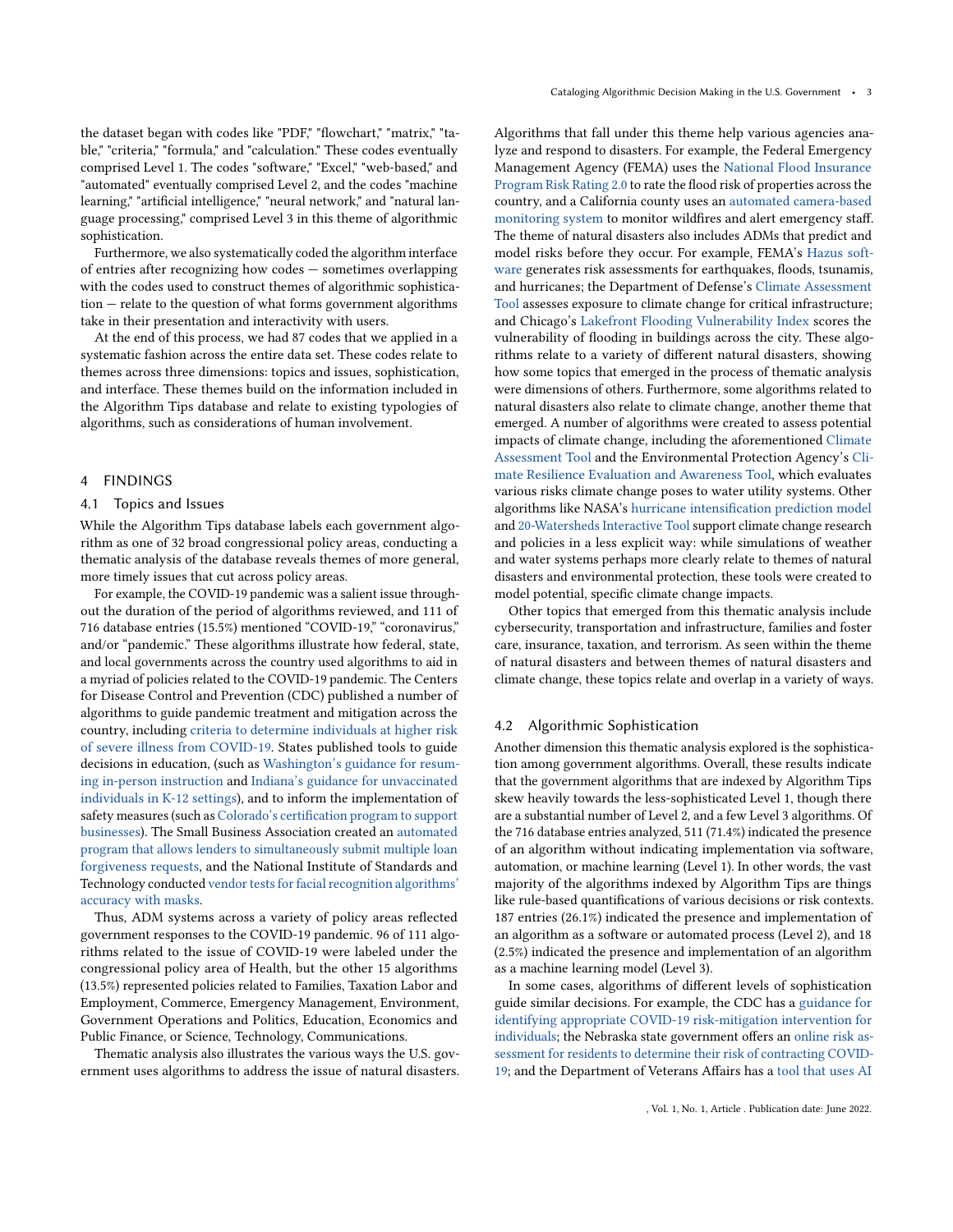[to predict a COVID-19 patient's risk of dying.](https://db.algorithmtips.org/lead/99193) Though each of these examples represent different levels of algorithmic sophistication, they all address the issue of COVID-19 risk at the individual level, showing how similar decisions can be addressed with different levels of computation and automation.

In some instances, themes of algorithmic sophistication appear to relate to themes of algorithm topics and issues. For example, the 18 machine-learning based algorithms related to 7 different themes of topics and issues, with some algorithms relating to more than one issue. However, while 9 of these Level 3 algorithms related to the theme of research, 4 related to patient assessments, and 4 related to natural disasters (with some algorithms relating to more than one of the aforementioned themes), other themes like race, families, or security were not represented by these algorithms with Level 3 sophistication. This shows how governments might use different levels of automation to address different topics and issues.

Comparing levels of algorithmic sophistication that emerged in thematic analysis with policy area data included in the database provides further opportunity for similar insight. For example, while Level 1 algorithms accounted for 71% of the total algorithms reviewed, the proportion varied across policy areas: only 5 of the 10 (50%) Taxation policy algorithms were Level 1 sophistication, compared to the 10 of 11 (91%) of algorithms related to Families that were Level 1 algorithms. Similarly, Level 2 algorithms, which account for 26% of the total algorithms reviewed, represented only 1 in 15 (7%) algorithms related to crime and law enforcement and the other 5 of 10 (50%) of Taxation policy algorithms. Furthermore, while algorithms that involve machine learning accounted for only 18 of 716 (2.5%) of the total government algorithms reviewed, 14 of 18 (77%) of the machine-learning-based algorithms related to the policies of Health, Environmental Protection, and Science, Technology, Communications. Thus, in the same way that more sophisticated implementations of algorithms appeared to relate to some themes of topics and issues but not others, we see signs that more sophisticated implementations of algorithms might tend to cluster within a relatively narrow set of policy areas.

## 4.3 Interface

Four overarching themes of interface emerged in our thematic analysis to describe the ways in which end-users could interact with the system: assessment instructions, web-based tools, automated alerts, and software. More specifically, the codes "assessment criteria," "scoring criteria," "calculation," "formula," "flowchart," "matrix," "guidelines," "table," and "worksheet" contributed to the theme of assessment instructions, which guide decision-making processes (from individual calculations to larger assessment systems), often without automatically executing decisions. These tools often take the form of PDFs that require a human to decipher and follow. Database entries that fall under the theme of assessment criteria also largely fall under the theme of Level 1 sophistication, which also included the codes "criteria," "calculation," "formula," "flowchart," "matrix," and "table" and includes entries that indicated the presence of an algorithm without indicating implementation via software, automation, or machine learning.

The codes "chatbot," "dashboard tool," "mapping tool," and "webbased assessment" contributed to the theme of web-based tools, which were online systems for automating advice, assessments, and information government agencies provide or use. Given that these web-based tools involve automation, they largely overlapped with the theme of Level 2 sophistication, which includes entries that indicated the presence and implementation of an algorithm as a software or automated process.

The codes "electronic monitoring," "computer vision," and "notification" contributed to the theme of automated alerts, which were systems that automatically completed assessments and followed some process based on the result. These interfaces represented Level 2 and Level 3 sophistication since they involved software, automated processes, and sometimes machine learning technology.

The codes "model," "AI/ML model," "mobile app," "proprietary software," and "Excel" contributed to the theme of software, which includes both mobile and desktop tools that automate or inform government decisions. These tools include both government-developed software and proprietary software. They range from Excel-based assessments to applications that use machine learning, like [NeMO-](https://db.algorithmtips.org/lead/26586)[Net,](https://db.algorithmtips.org/lead/26586) a mobile game NASA developed to classify coral reefs using neural networks and citizen science.

Common algorithm interfaces often appeared across various policy areas. Excel-based tools, for instance, helped automate assessments related to [climate hazard planning,](https://db.algorithmtips.org/lead/100309) [court operations,](https://db.algorithmtips.org/lead/103348) and [guardianship cases.](https://db.algorithmtips.org/lead/25733) Interfaces like chatbots were similarly used to inform users about a variety of topics, including [HIV](https://db.algorithmtips.org/lead/94269) and [non](https://db.algorithmtips.org/lead/100497)[emergency services in one Maryland county.](https://db.algorithmtips.org/lead/100497)

On the other hand, some interfaces often emerge within specific issues. For example, while 28 algorithms across various policy areas took the form of flowcharts, 14 of these flowcharts related to the issue of COVID-19. These pandemic-related flowcharts appeared across the country and at various levels of government, including the CDC's [Antigen Testing Algorithm,](https://db.algorithmtips.org/lead/101835) the Virginia Department of Health's [evaluation for children with symptoms or exposure to](https://db.algorithmtips.org/lead/106554) [COVID-19,](https://db.algorithmtips.org/lead/106554) and an Iowa county's [screening flowchart for businesses.](https://db.algorithmtips.org/lead/94483) Similarly, the nine mapping tools in the algorithms reviewed all visualize risks related to the environment. The National Weather Service has a [mapping tool that depicts thunderstorm risk in Georgia,](https://db.algorithmtips.org/lead/101277) for example. California has an [online tool that depicts pollution scores](https://db.algorithmtips.org/lead/77878) [in communities,](https://db.algorithmtips.org/lead/77878) and NASA has an [interactive map that models](https://db.algorithmtips.org/lead/94484) [potential landslide activity across world and almost in real-time.](https://db.algorithmtips.org/lead/94484)

# 5 DISCUSSION

#### 5.1 Implications

Thematic analysis of the Algorithm Tips database builds off information in the database to provide broad overviews of U.S. government algorithm use. Themes like the COVID-19 pandemic, natural disasters, and climate change show how the government uses algorithms to address wide-reaching, timely, and otherwise salient social and political issues. These themes might be useful not only to journalists looking for newsworthy algorithms, as the database was originally intended, but also to a more general understanding of what issues motivate the government's use of ADMs.